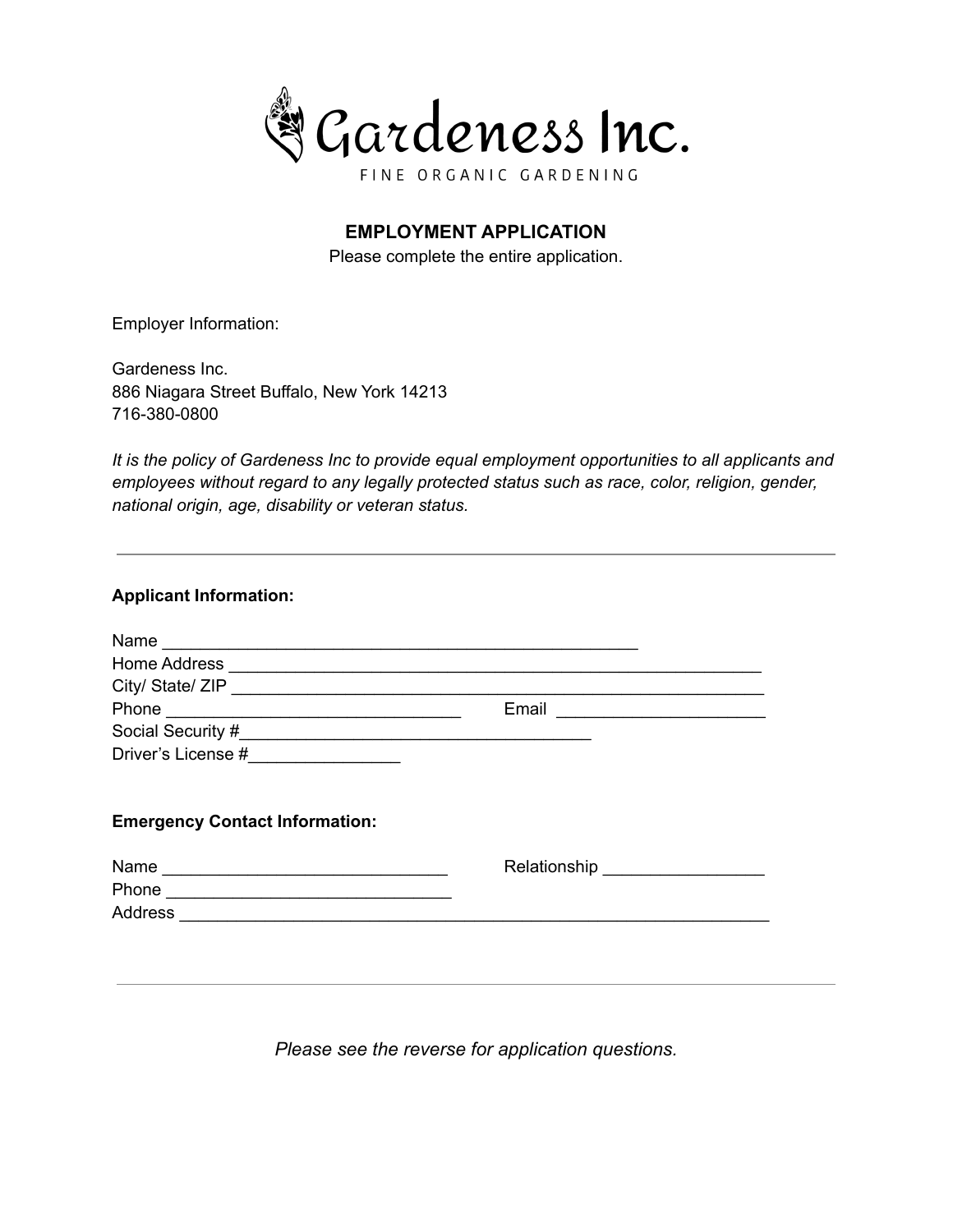## **Position Information:**

Position Name Salary Desired \$\_\_\_\_\_\_\_\_\_\_\_\_\_ per\_\_\_\_\_\_\_\_\_\_\_\_ 1. Who referred you to our company? 2. Do you have any friends or relatives who work here? If yes, please list here: \_\_\_\_\_\_\_\_\_\_\_\_\_\_\_\_\_\_\_\_\_\_\_\_\_\_\_\_\_\_\_\_\_\_\_\_\_\_\_\_\_\_\_\_\_\_\_\_\_\_\_\_\_\_\_\_\_\_\_ 3. Have you applied to our company previously? \_\_\_\_\_\_ Yes \_\_\_\_\_\_ No If yes, when?  $\blacksquare$ 4. Are you at least 18 years old? The Yes No 5. How will you get to work? 6. Are you willing to work any shift, including nights and weekends? The Yes The No If no, please state any limitations:  $\mathcal{L}_\mathcal{L} = \{ \mathcal{L}_\mathcal{L} = \{ \mathcal{L}_\mathcal{L} = \{ \mathcal{L}_\mathcal{L} = \{ \mathcal{L}_\mathcal{L} = \{ \mathcal{L}_\mathcal{L} = \{ \mathcal{L}_\mathcal{L} = \{ \mathcal{L}_\mathcal{L} = \{ \mathcal{L}_\mathcal{L} = \{ \mathcal{L}_\mathcal{L} = \{ \mathcal{L}_\mathcal{L} = \{ \mathcal{L}_\mathcal{L} = \{ \mathcal{L}_\mathcal{L} = \{ \mathcal{L}_\mathcal{L} = \{ \mathcal{L}_\mathcal{$ 7. If applicable, are you available to work overtime? Yes No 8. If you are offered employment, when would you be available to begin work?  $\overline{\phantom{a}}$  , and the set of the set of the set of the set of the set of the set of the set of the set of the set of the set of the set of the set of the set of the set of the set of the set of the set of the set of the s 9. If hired, are you able to submit proof that you are legally eligible for employment in the United States? Yes No 10. Are you able to perform the essential functions of the job position you seek with or without reasonable accommodation? \_\_\_\_\_\_ Yes \_\_\_\_\_\_ No a. What reasonable accommodation, if any, would you request?  $\mathcal{L}_\mathcal{L} = \{ \mathcal{L}_\mathcal{L} = \{ \mathcal{L}_\mathcal{L} = \{ \mathcal{L}_\mathcal{L} = \{ \mathcal{L}_\mathcal{L} = \{ \mathcal{L}_\mathcal{L} = \{ \mathcal{L}_\mathcal{L} = \{ \mathcal{L}_\mathcal{L} = \{ \mathcal{L}_\mathcal{L} = \{ \mathcal{L}_\mathcal{L} = \{ \mathcal{L}_\mathcal{L} = \{ \mathcal{L}_\mathcal{L} = \{ \mathcal{L}_\mathcal{L} = \{ \mathcal{L}_\mathcal{L} = \{ \mathcal{L}_\mathcal{$ 

# **Applicant Skills**

Check those skills that you have. List any other skills that may be useful for the job you are seeking. Enter the number of years of experience, and circle the number which corresponds to your ability for each particular skill. (One represents poor ability, while five represents exceptional ability.)

| <b>Skill</b>                  | <b>Years of experience</b> | Ability/Rating (circle one) |
|-------------------------------|----------------------------|-----------------------------|
| <b>Typing</b>                 |                            | 12345                       |
| <b>Microsoft Office Suite</b> |                            | 12345                       |
| Accounting/Bookkeeping        |                            | 12345                       |
| Filing                        |                            | 12345                       |
| <b>Customer Service</b>       |                            | 12345                       |
| Can lift more than 50lbs.     | no<br>ves                  | 12345                       |
|                               |                            | 12345                       |
|                               |                            | 12345                       |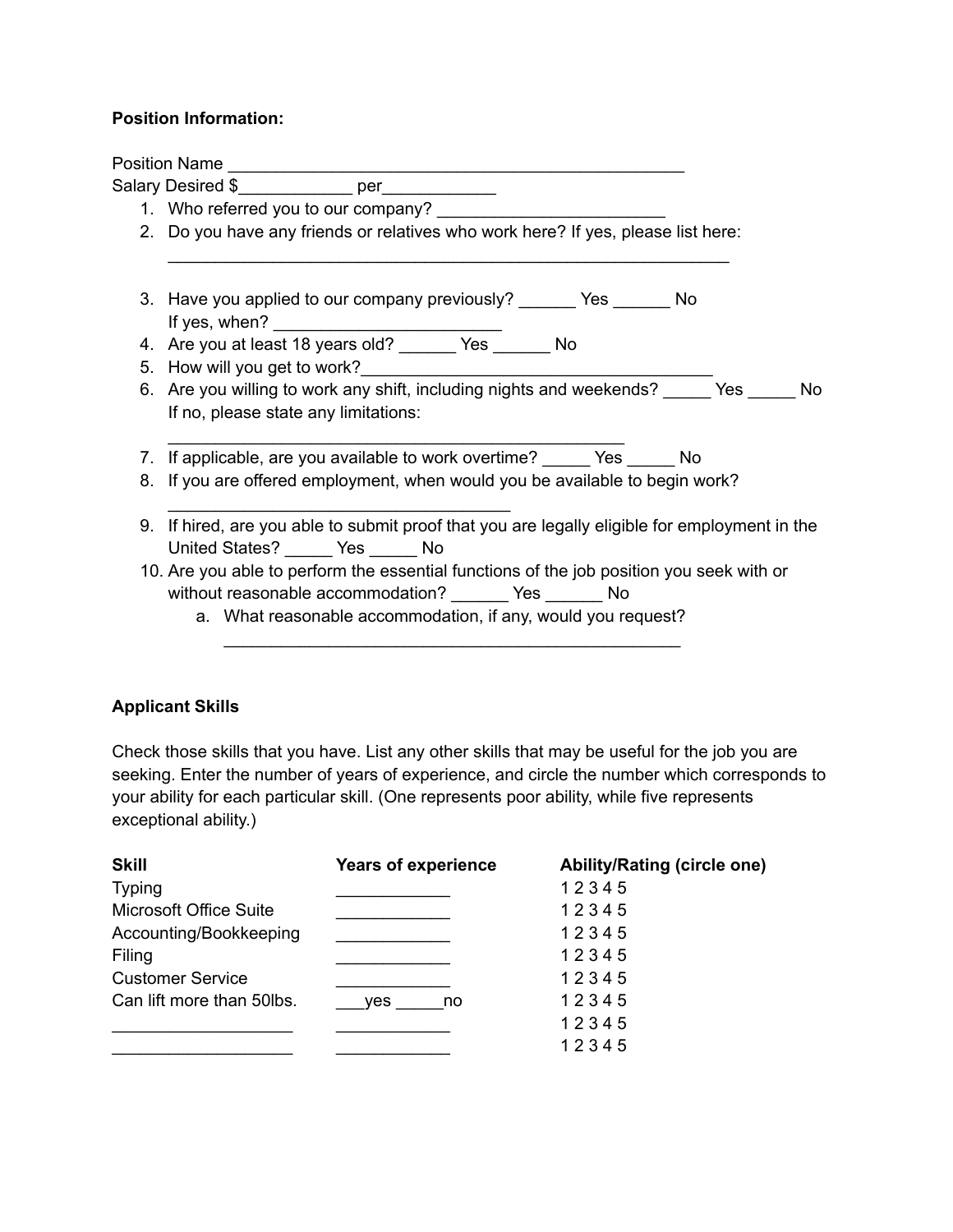# **Employment History**

List your current or most recent employment first. Please list all jobs (including self-employment and military service) which you have held, beginning with the most recent, and list and explain any gaps in employment. If additional space is needed, continue on the back page of this application.

| Employer Name                                    |  |  |  |  |
|--------------------------------------------------|--|--|--|--|
|                                                  |  |  |  |  |
|                                                  |  |  |  |  |
|                                                  |  |  |  |  |
|                                                  |  |  |  |  |
|                                                  |  |  |  |  |
|                                                  |  |  |  |  |
|                                                  |  |  |  |  |
| <b>Education and Training</b>                    |  |  |  |  |
|                                                  |  |  |  |  |
| <b>College/University Name and Address</b>       |  |  |  |  |
|                                                  |  |  |  |  |
|                                                  |  |  |  |  |
| Did you receive a degree? ______ Yes _____ No    |  |  |  |  |
|                                                  |  |  |  |  |
|                                                  |  |  |  |  |
|                                                  |  |  |  |  |
|                                                  |  |  |  |  |
| Did you receive a degree? ______ Yes _____ No    |  |  |  |  |
|                                                  |  |  |  |  |
| Other Training (graduate, technical, vocational) |  |  |  |  |
|                                                  |  |  |  |  |
|                                                  |  |  |  |  |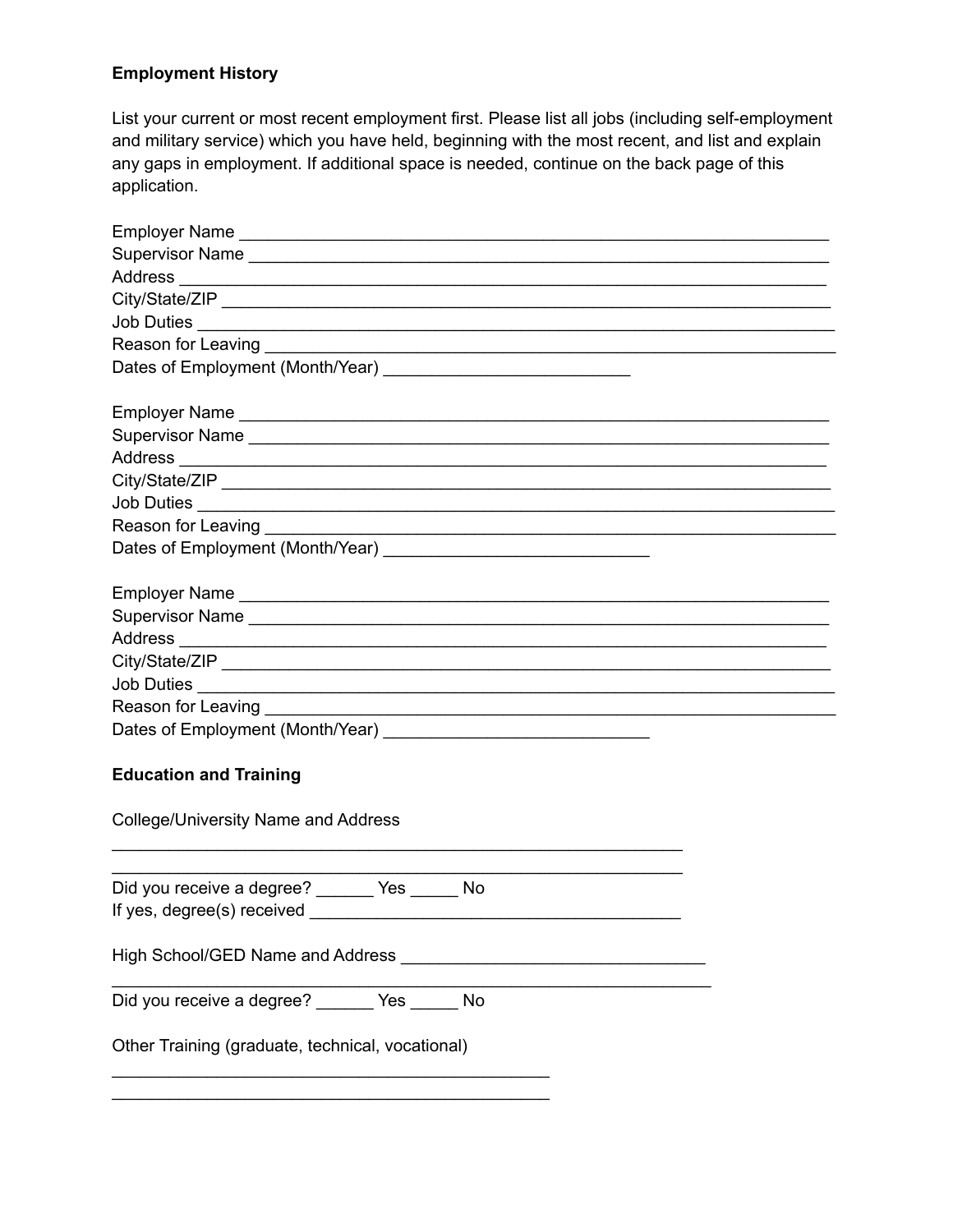Please indicate any current professional licenses or certifications that you hold.

Awards, Honors, Special Achievements.

#### **References**

List any two non-relatives who would be willing to provide a reference for you.

| Name                                                                                                                                                                                                                             |
|----------------------------------------------------------------------------------------------------------------------------------------------------------------------------------------------------------------------------------|
|                                                                                                                                                                                                                                  |
|                                                                                                                                                                                                                                  |
|                                                                                                                                                                                                                                  |
| Relationship<br>expressions and the set of the set of the set of the set of the set of the set of the set of the set of the set of the set of the set of the set of the set of the set of the set of the set of the set of the s |
|                                                                                                                                                                                                                                  |
| Name                                                                                                                                                                                                                             |
| Address Address Address Address Address Address Address Address Address Address Address Address Address Address A                                                                                                                |
|                                                                                                                                                                                                                                  |
| Telephone <b>The Community of Telephone</b>                                                                                                                                                                                      |
| Relationship                                                                                                                                                                                                                     |

Please provide any other information that you believe should be considered, including whether you are bound by any agreement with any current employer: